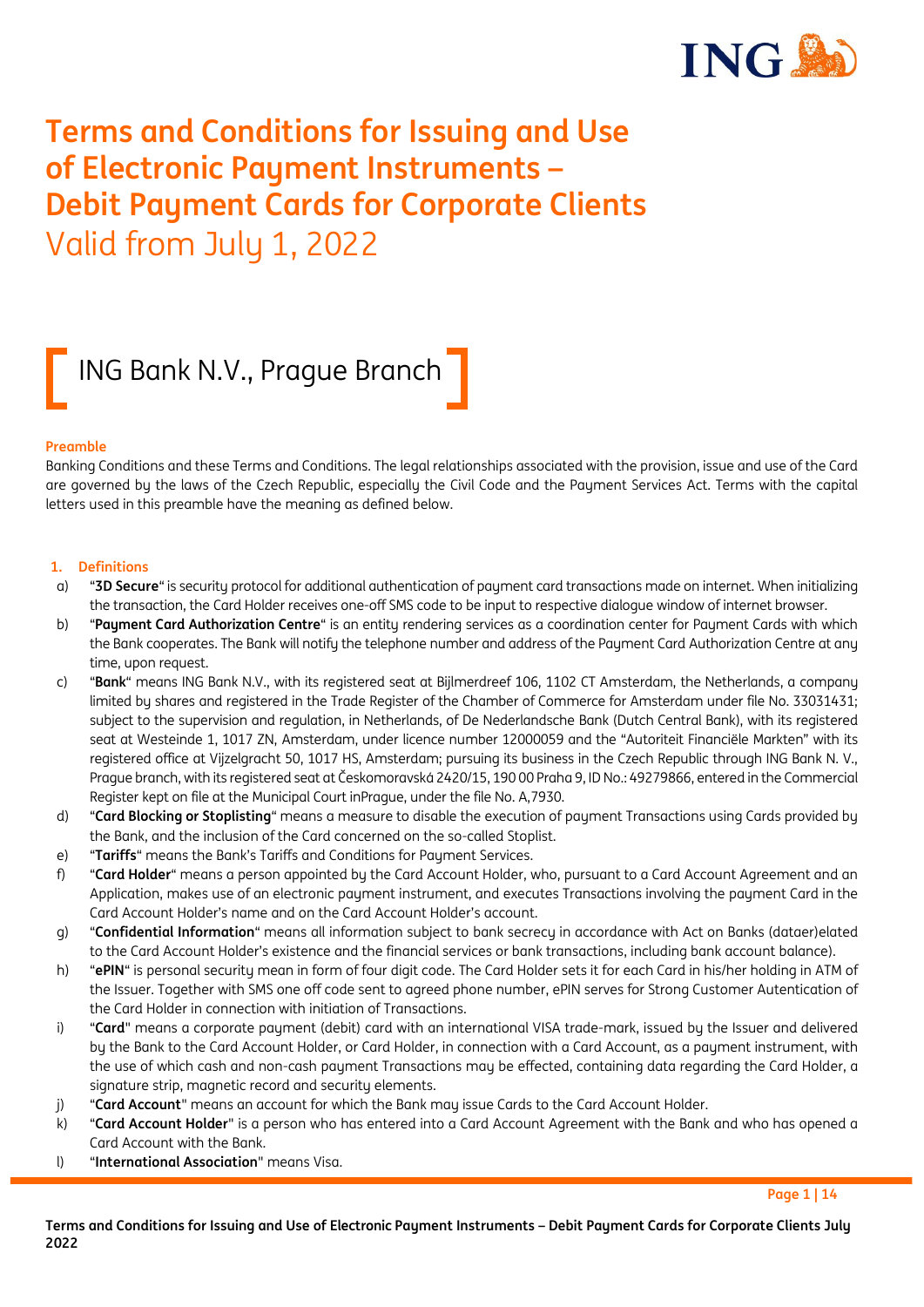

- m) "**Unauthorized Person**" means a person not authorized to make use of the resources available on the Card Account Holder's Card Account.
- n) "**Civil Code**" means Act 89/2012 Coll., Civil Code, as amended.
- o) "**Renewed Card**" is a Card issued automatically upon the expiry of the original Card. A Renewed Card is issued under the same Card Account Agreement as an Original Card and with the same validity as the original Card.
- p) "**Personal Data**" mean all data regarding the statutory body and other persons entitled to act for the Card Account Holder and Card Holders, which the Bank obtains from the Card Account Holder or third parties in connection with a contractual relationship between the Bank and the Card Account Holder, legally protected under the respective laws.
- q) "**PIN**" is automatically generated personalized Security mean, personal private safety number available only to the Card Holder and used solely for authorization of Transactions initiated through Card.
- r) "**Terms and Conditions**" means the present Terms and Conditions for Issuing and Use of Electronic Payment Instruments Debit Payment Cards for Corporate Clients, as amended by subsequent changes and amendments.
- s) "**Fees**" means compensations, commissions, expenses, as well as penalties and other charges specified in the Tariffs valid as of the maturity date of such compensations, commissions, expenses, penalties and other charges.
- t) "**Business Day**" means any day which is a business day in the Czech Republic, in accordance with the relevant legal regulations.
- u) "**Strong Customer Authentication (hereinafter "SCA")**" means two factor verification of the Card Holder in accordance with the relevant clauses of the Payment Services Act and Commission Delegated Regulation (EU) 2018/389 of 27 November 2017 supplementing Directive (EU) 2015/2366 of the European Parliament and of the Council with regard to regulatory technical standards for strong customer authentication and common and secure open standards of communication. The Issuer doesn't have to proceed SCA in cases set in legislative documents (for example if the Transaction is assessed as low risk during transactional risks analysis, for payments for fare or parking, for repeating transactions).
- v) "**Card Account Agreement**" or "Agreement" means an Agreement on card account entered into between the Bank and the Card Account Holder, based on which the Bank has established and maintained the Card Account for the Card Account Holder.
- w) "**SMS Code**" is one time Security mean in form of numerical code, generated by system of the Issuer for each SCA and sent to the Card Holder through SMS. The Card Holder is obliged to put the SMS Code into authorization window displayed by the Issuer.
- x) "**Stoplist**" means a list of invalid, damaged, lost or stolen Cards issued by the Payment Card Authorization Centre. Cards are entered in the Stoplist upon the Bank's request. Cards included in the Stoplist are to be retained by the person or ATM where they are used. A Card entered in an internationally valid Stoplist can never be re-activated.
- y) "**Transaction**" means any payment instruction executed via Card for goods, services, or any withdrawal of cash through Card.
- z) To "**Publish**" means to make a document or a piece of information available within the Bank's registered office or the Bank's official website.
- aa) "**Issuer**" means Československá obchodní banka, a. s., with its registered seat at Radlická 333/150, 150 57 Praha 5, ID No.: 00001350, entered in the Commercial Register kept on file at the Municipal Court in Prague, Section B: XXXVI, Insert 46, whose subject of enterprise includes the issuing of electronic payment instruments in accordance with the applicable legal regulations, and conducting this business in the Czech Republic, and with which the Bank has entered into an agreement for the issuing of payment cards.
- bb) "**Wholesale Banking Conditions**" means the Wholesale Banking Conditions of ING Bank N.V., Prague Branch
- cc) "**Statement**" means a statement confirming them movements and balance on the Card Account.
- dd) "**Payment Card Customer Service**" is the relevant department of the Bank whose employees are entitled to accept requests by phone from Card Account Holders, Card Holders or other authorized persons, relating to Cards, in accordance with the present Terms and Conditions.
- ee) "**Payment Services Act**" means Act 370/2017 Coll., on Payment Services, as amended.
- ff) "**Act on Banks**" means Act 21/1992 Coll., on banks, as amended.
- gg) "**Act against legitimization of proceeds of crime**" means Act 253/2008 Coll., on selected measures against legitimization of proceeds of crime and financing of terrorism, as amended.
- hh) "**Application**" means an application, submitted by theCard Account Holder, for the issue of a Card, and the appointment of a Card Holder /Card Holders and limits for the use of the Card.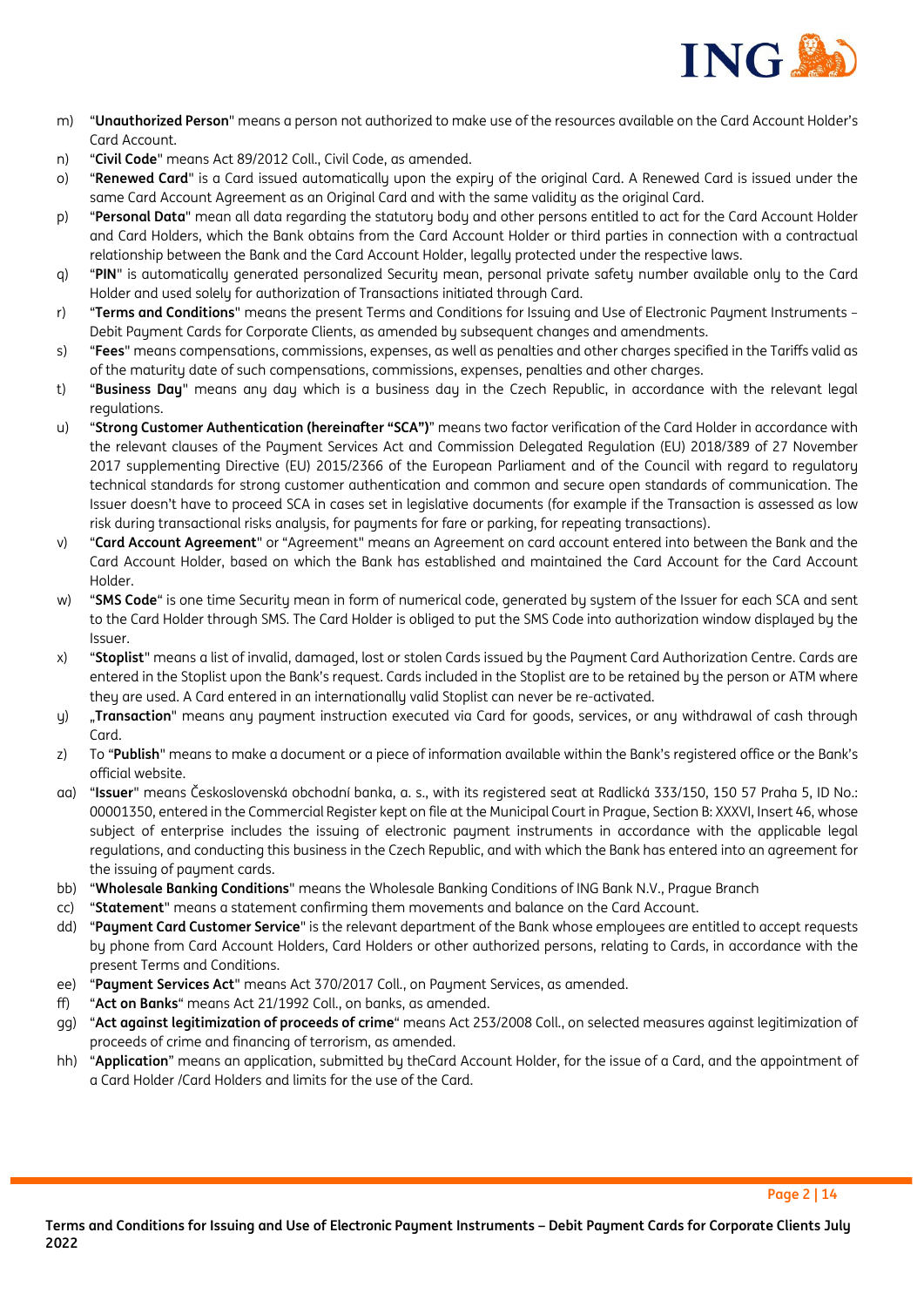

# **2. Cards**

- a) The Bank provides Card Account Holder with Cards issued by the Issuer, allowing Card Holder to especially execute non- cash payment instructions serving for the payments for goods and services with third parties, cash withdrawals in ATMs and cash withdrawal in financial institutions accepting the Cards.
- b) The Card Account Holder, resp. Card Holder do not become owners of the Card by providing it to them and the respective Card Holder is only vested the right of use of the Card in accordance with the Card Account Agreement and this Terms and Conditions. There is no legal entitlement for the issuance of the Card neither for conclusion of the Agreement or any other contractual relationship with the Bank.
- c) Cards are issued exclusively in the Card Holder's name, they are non-transferrable and the Card Account Holder, resp. Card Holder is not entitled to agree to the Card being used by a third party. The Bank is entitled to request the Card Account Holder or the Card Holder to submit further information, including information from other resources.
- d) The Bank may refuse a Card Account Holder's request to issue a Card. In such cases, the Bank shall always inform the Card Account Holder in writing or by phone, without giving the reason for such refusal.
- e) The Bank is authorized to modifu or restrict the terms and conditions regarding the execution of various tupes of payment instructions involving the Card, especially in accordance with the rules of the International Association. Cards may allow for the execution of the payment instructions concerned within or outside the country. Using their Cards, Card Holders may make use of the free financial resources available on the relevant Card Account.
- f) An application for the provision of a Card with a Card Account is always placed by the Card Account Holder. Only one Card of one type may be issued for a single Card Account, for one specific Card Holder. The Bank decides about the provision of Card(s) at its own discretion. The Bank may at its own discretion decide to terminate issuance of a specific type of the Card, to change functionality of the Card or to transition of one specific type of the Card into another. The Bank will inform the Card Account Holder or the Card Holder about such a fact.
- g) The Card Account Holder agrees that the relevant Card Holder makes use of the Card Account Holder's financial resources available in the Card Account with the use of the Card which the Bank provides for the Card Holder, and acknowledges such an agreement by attaching a signature to the Application.
- h) From the date on which the Card Account Agreement is signed, the Bank is entitled to charge Fees for the operation and use of the Card, in accordance with the Tariffs. Card related Fees will be charged by the Bank irrespective of whether the validity of the Card is temporarily reduced or other temporary reduction is in place, for which the Card may not be properly used, or irrespective of whether the Card has been already used or not. If a Card Account Agreement is not entered into following the filing of an Application, for reasons on the side of the Card Account Holder, the Card Account Holder undertakes herein to compensate the Bank for all expenses associated with the preparation or provision of the Card/Cards.
- i) The Card Account Holder and the Bank have agreed that the Card Account Holder or the Card Holder shall be fully responsible, in accordance with the present Terms and Conditions, for the damage incurred as a consequence of any misuse of the Cards, for example by an Unauthorized Person. The Bank does not check the justifiability of individual Transactions and/or instructions rendered with the use of a Card.
- j) Furthermore, Card Holders are responsible for not using a Card as a payment instrument if the execution of the Transactions concerned is in conflict with any legal regulations valid in the Czech Republic and EU, or the provisions of international agreements by which the Czech Republic is bound, or the agreed conditions regarding the use of the Card.
- k) The Bank may at any time suspend or cancel any authorisation to execute Transactions with the use of a Card. The Bank is also authorized, at its own discretion, to exclude some types of payment Transactions executed with the use of the Card, and inform vendors and other banks about such a decision or publish such a decision in another manner. The Bank shall Publish such a decision at its own discretion.
- l) All Transactions effected with the use of a Card will be debited from the Card Account, to which the relevant Card has been issued, not later than on the Business Day following the day on which the relevant information about the Transaction is received.
- m) The Card states the Card number, the Card Holder's name, possibly together with the Card Account Holder's name. The Card is protected by some of the following security elements (hologram, signature strip with the Card Holder's signature). The Card is provided with identification data allowing for the visual, mechanical and electronic identification of the Bank, Card Holder and possibly also the Card Account Holder.
- n) The Card is valid until the date indicated on it, i.e. the last day of the month concerned (hereinafter "**Expiration of Card**"), unless the Bank decides to terminate the Card validity preliminarily, for the reasons specified below. The Bank will automatically issue a Renewed Card for the Card Holder, not later than as of the expiry date of the original Card, unless the Bank decides not to prolong the Card validity. If the Bank decides not to prolong the validity of the Card and to automatically issue a Renewed Card, any and all ancillary services provided to the Card (e.g. insurance) shall expire on the day of the Expiration of Card at latest. No PIN is usually issued for Renewed Cards. The Card Holder may also ask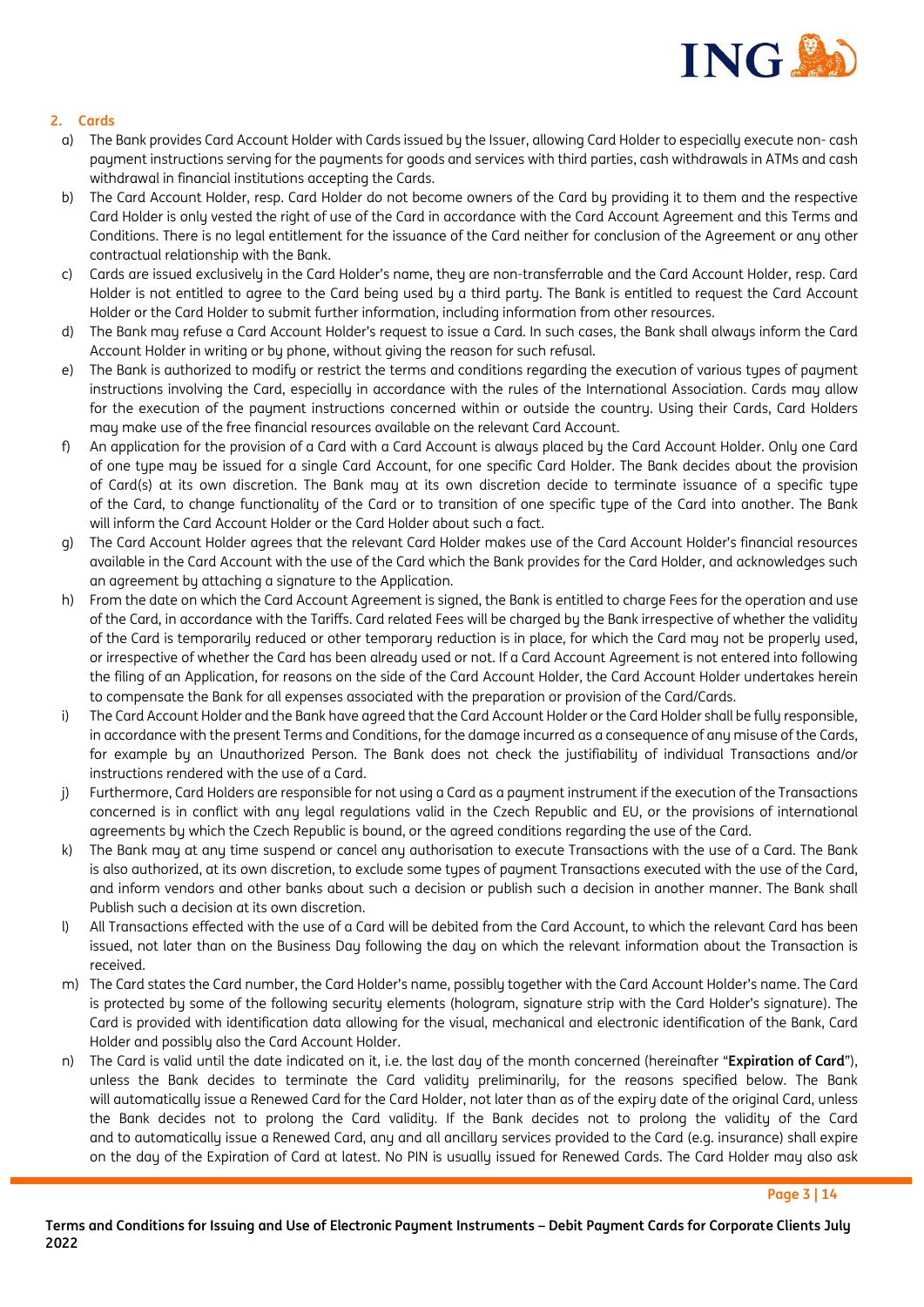

the Bank to renew a Card preliminarily. The standard validity of individual types of Cards is determined by the Issuer. If a request for the automatic issue of a new Card and related additional services is refused, the Card Account Holder is obliged to notify this fact to the Bank, always within 7 calendar weeks prior to the expiry of the original Card.

- o) The Card Holder or the Card Account Holder bear all risk associated with the misuse of an invalid Card, especially if an expired Card cannot be collected from the Card Holder.
- p) The Card Holder or the Card Account Holder are obliged to immediately return the Card to the Bank in case of damage, destruction or malfunction of the Card. The Card Holder, resp. Card Account Holder bear all risks associated with damage, destruction or malfunction of the Card.

# **3. PIN/ePIN**

- a. The Card Holder will obtain the PIN relating to the issued Card personally in the Bank or via registered mail (personal delivery).). It is not possible to realize delivery of the PIN to the person other than the Card Holder, because the PIN is confidential information. If the PIN is sent by mail or courier, the risk of damage shall pass to the Card Holder upon the Bank's sending hereof.
- b. The Card Holder is obliged to check the integrity of the PIN delivery upon the acceptance thereof. If the Card Holder identifies any damage, the Card Holder shall ask the institution that delivered the PIN to issue a confirmation of damaged delivery. In such a case the Bank shall notify the Issuer who will issue another PIN and another Card for the Card Holder by way of the Bank. If the Card Holder fails to submit the confirmation of damaged delivery, the Issuer will charge a fee for the issue of the new payment Card, according to the valid Tariffs, by way of the Bank.
- c. The PIN is not shared with any person other than the Card Holder as this information is confidential. The Card Holder is obliged to protect the PIN, and also ePIN, from being disclosed. It is forbidden to make a note of the PIN/ePIN in an easily comprehensible manner on the Card or another object which the Card Holder keeps or carries with the Card, incl. a mobile phone, a computer, or a similar device or to share the PIN/ePIN with other persons, including family members. The Card Holder is obliged to protect the PIN/ePIN as it is entered, for example, by covering the keyboard with the other hand. Any violation of this provision caused by the Card Holder, irrespective of whether this took place in a deceptive manner, deliberately or by omission, shall be considered as gross breach of the Agreement and the Card Account Holder shall bear full responsibility for the loss incurred from Transactions not authorized by the Card Holder, until the moment such Transactions are notified to the Bank. The Card Account Holder is obliged to settle the amounts of all Transactions in which the PIN/ePIN is used, and for all damage incurred by the Bank as a consequence of a disclosed PIN/ePIN.
- d. If the Card Holder forgets a PIN, it is possible to resend a valid PIN upon request approved by the Card Account Holder, filed in the registered office of the Bank.
- e. The system basically allows, but not guarantee, the option to change the PIN based on your own design in case that a Card Holder is not satisfied with assigned, automatically generated, PIN. The PIN change may be made only through the ATM of the Issuer in the Czech Republic. The Card Holder may not change a PIN within 6 weeks before the date of the Expiration of Card. In case of the Card Holder's request for replacement of the Card (e.g. due to change of his/her name) the PIN of the replaced Card may not be changed since this request was made. The change of the PIN may be made for up to a new Card. Bank doesn't recommend use of PIN which is easily discoverable or deductible (e.g. part of the Card number, four identical digits, digits in one row, birth date of the Card Holder),
- f. Card Holder sets ePIN in ATM of the Issuer. Also in ATM of Issuer, Card Holder can any time refresh his/her ePIN (if and when forgotten or its' change is needed). Bank also doesn't recommend use of ePIN which is easily discoverable or deductible (e.g. part of the Card number, four identical digits, digits in one row, birth date of the Card Holder),
- g. If an incorrect PIN, ePIN or SMS Code is entered three times in a row during a Transaction, including internet Transaction requiring SCA, the Card validity will be automatically temporarily reduced of security reasons for Transactions where PIN/ePIN/SMS Code is being verified (esp. in ATMs and by the Vendors). As a general rule, the Card's full validity will be automatically renewed on the following calendar day (by start of the second calendar day at the latest). For chip Cards, it is impossible to reactivate the PIN unless the chip Card directly connects (on-line) to the Issuer's systems.

#### **4. Card Delivery**

a. The Card Holder will obtain the Card personally in the Bank or via registered mail (personal delivery). It is not possible to realize delivery of the Card to the person other than the Card Holder, because the Card is confidential information. If the Card is sent by mail or courier, the risk of damage shall pass to the Card Holder upon the Bank's sending hereof. The Card Holder is obliged to immediately check the integrity of the delivered PIN. If there are any signs of damage, the Card Holder shall immediately ask the mail carrier to issue a confirmation of damaged delivery, and shall forthwith notify the Bank about this fact. The Card Account Holder is obliged to ensure that the Card Holder accepts a Card without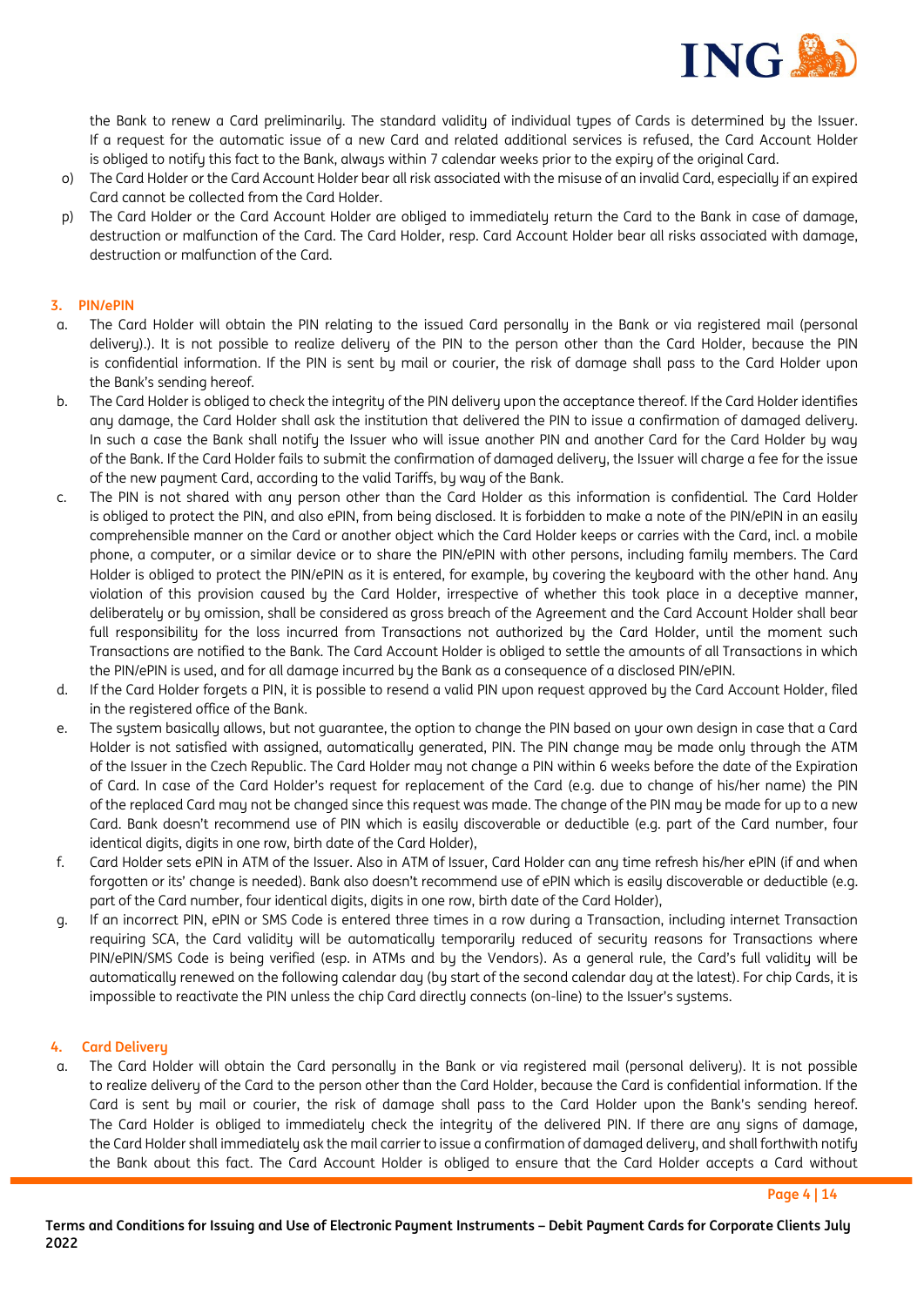

unreasonable delay. The Card Account Holder is obliged to ensure that the Card Holder signs the Card on the signature strip at the backside, using a suitable pen (not simple pencil), immediately upon the acceptance of the Card.

- b. Such a signature is the only signature specimen upon the execution of the Transactions or any written complaints regarding Transactions effected using the Card and executed by the Card Holder. If the Card Holder does not sign the Card, the Card Account Holder or the Card Holder will be responsible for all unauthorized Transactions associated with the potential misuse thereof, caused by the failure to sign the Card, as well as for any damage which the Bank may incur in this context. The Card Account Holder is responsible for the use of the Card by the Card Holder as if the Card is used by the Card Account Holder.
- c. Upon the acceptance of the Card, the Card Holder becomes entitled to make use of the Card during its entire validity period indicated on the Card.
- d. The Card Holder is obliged to keep the Card separately from other banking documentation at a safe place, i.e. a place which is not freely accessible to Unauthorized Persons and third parties and which is secured from the intervention of such parties, to protect it from loss, theft, misuse by Unauthorized Persons, direct magnetic field effects, mechanical and thermal damage etc. The Card Holder is obliged to check the Card holding after each use of the Card, however no less than once a day, and take such individual security measures to prevent the Card from being misused, lost or stolen. After each use of the Card, the Card Holder shall check his/her possession of the Card.
- e. If despite such measures the Card is lost, stolen, misused or made an unauthorized use of, the Card Holder is obliged to forthwith notify this to the Bank (immediately after discovering this). If the Card Holder intends to execute Transactions with internet Vendors, other non-present card Transactions or via an app, or other form based on securely stored electronic payment Card's information, in particular by a computer or mobile device such as a smartphone or tablet (the "Device"), the Card Holder is obliged to use the Card only through Devices that are properly secured against misuse of Confidential Information, Personal Data or other confidential data. The Card Holder may not use a Card, in particular, through Device in internet cafes and other publicly accessible facilities or through Devices for which there is insufficient certainty that they are protected against misuse of Confidential Information, Personal Data or other confidential data. In the event of any suspicion of security breach, the Card Holder or the Card Account Holder is obliged to notify the Bank of this fact. A failure to meet the obligations arising from this provision, caused by the Card Holder, irrespective of whether this took place Card Account Holder shall bear full responsibility for the loss and damage, until the moment the circumstances concerned are notified to the bank (i.e. the loss, theft, misuse or unauthorized use of the Card).
- f. The Card Account Holder shall bear full responsibility for all Transactions carried out with the use of Cards issued to the Card Account Holder's Card Account, and shall compensate the Bank for all damage caused by an improper use of the Card.

# **5. Using the Card**

- The Issuer sends selected tupes of Cards to the Bank the inactive state. IThe Card Holder is obliged to activate the inactive Card by one of the following ways:
	- via the Transaction using PIN at the terminals supporting contactless technology (hereinafter "POS"), or
	- via the Transaction using PIN at the ATM.
	- Eventual modification of the Card's settings and the implementation of other Card's services might be requested by the Card Account Holder, resp. Card Holder through the Bank after the Card's activation only.

The Card Account Holder acknowledges, and ensures that also the Card Holder shall acknowledge, that together with the Card activation the Card Holder confirms its physical takeover. It is not allowed under any circumstances to activate the Card which is not in a hold of its legitimate Card Holder. The Bank is not responsible for any damages caused to the Card Account Holder or Card Holder by activation of the Card which is not physically in a hold of the Card Holder. The Bank recommends to the Card Account Holder and Card Holder to familiarize with the content of the brochure which is available online at www.csob.cz/karty and which contains detailed information about functions, security, setting and handling with the Cards.

b. Depending on its specific type, Cards may be used for non-cash payments in facilities of entities operating trade and services (hereinafter the "Vendor" or "Outlet") carried out by means of electronic points of sale, including POS, mechanical scanners ("Imprinters"), or agreed procedures for payments at internet Vendors, for cash withdrawals via ATM network, as the case may be other Transactions carried out via the Issuer's ATM network, including ATMs supporting contactless technology and further for cash pay-outs at exchange office counters of other banks, for cash pay-outs directly at the cash desks of selected Vendors, so called CashBack, if the Card Account Agreement enables to use this service or realization of such Transaction. Selected types of Cards, if the Agreement allows issuance of such Cards, can be used for non-cash Transactions at Vendors or Outlets without entering the PIN only by attaching the Card to payment terminals supporting contactless payment by specification of VISA PayWave. Contactless payment may be rejected by the payment terminal at any time and instead can be requested the standard payment by the Card with the PIN.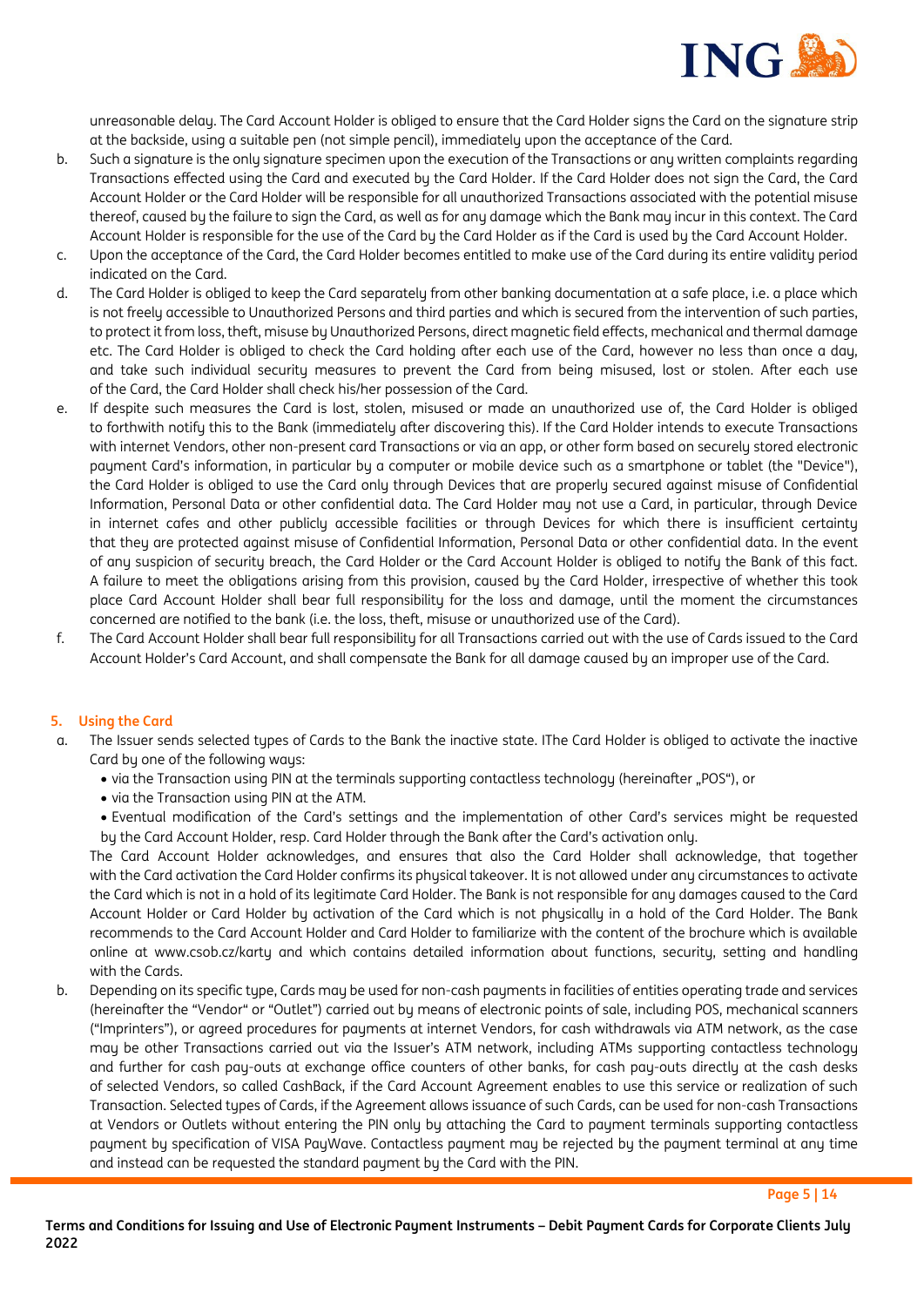

- c. The places where the Card can be used are identified with a logo of the International Association (Visa, Verified by Visa). The Bank reserves the right to refuse to authorize the execution of a certain type of Transaction (especially payment Transaction without the Card being physically present - e.g. Transaction effected by mail, phone or the Internet), also depending on the Card type. The Bank is entitled to authorize only secured internet transactions.
- d. The CashBack services (cash withdrawal at Vendors' checkouts) are only available at Outlets identified with the "CashBack" logo. CashBack is only available in combination with the purchase of goods or services from a Vendor concerned, at a minimum amount determined by the Issuer. The total of the shopping and CashBack amounts must not exceed the applicable Card weekly limit. The amount of withdraw cash is determined by the range specified by the Issuer. The Vendor may refuse to offer CashBack services, with or without giving a reason. The Bank shall not be liable for any unavailability or refusal of CashBack service by the Vendor and also does not guarantee provision of CashBack service in the territory of the Czech Republic or abroad.
- e. Further, the Card Holder is obliged to prevent disclosure of data relating to the Card to a third party, except to providing a Vendor with information about the Card in order to initiate payment on internet / MO/TO Transactions (if alowed). Disclosure of sensitive information about Card may occur for example via unsecured channels, in particular internet Transactions (e.g. Transactions without physical presence of the Card). In case of payments without the physical presence of the Card, the Card Holder fulfils this requirement, only on condition that the Card is used at the secured Vendor via the 3D Secure protocol presented under trademark "Verified by Visa". Failure to meet this obligation, caused by the Card Holder, irrespective of whether the same occurred by fraudulent practices, wilfully, or negligently, shall be considered as gross breach of the Agreement, and the Card Account Holder shall bear full responsibility for the loss and damage caused by such failure, until the moment the circumstances concerned are notified to the bank (the misuse, or unauthorized use of the Card).
- f. If there are any doubts or suspicions regarding the misuse of the Card, payment terminal or an ATM by the Card Holder (for example non-standard provision of cash, banknote jamming, installation of a skimming -scanning device on an ATM, etc.) or the movement of suspicious person move near an ATM, attempt at intervening into a payment Transaction in progress and similarly, the Card Holder shall immediately inform the Bank about this and report the case to the Czech Police.
- g. The Card must not be used for Transactions that may be in any conflict with the legal regulations valid at the place of the transactions. The Card Holder or the Card Account Holder shall be fully responsible for breach of this obligation including responsibility for any incurred damage and sanctions.
- h. Between the Bank and the Card Account Holder / Card Holder were agreed as the only possible manners of Card Holder's consent with payment Transactions, respectively row of payment Transactions, or its authorization, just the manners specified below, namely at:
	- ATM Transactions submission of the Card and entering of the PIN, entering PIN,
	- Non-cash and cash (CashBack) payment Transactions at Outlets submission of the Card and entering of the PIN, Card Holder's own signature, as the case may be combination of both methods, depending on the Card type,
	- Contactless Transactions bu attaching the Card to payment terminals (if the Agreement allows issuance of such Cards) without entering PIN or with entering PIN,
	- Secured Transactions by Internet Vendors by entering the Card number, the Card validity, and the Card protective threedigit number Card Verification Value (CVV) / Card Verification Code (CVC), and with subsequent authentication with SMS Code and ePIN; Entering the SMS Code together with ePIN authorization might not be required by the Issuer (and the Trasaction might be executed without SCA) in case that the Vendor doesn't support 3D Secure functionality, or in exceptional cases according to RTS (e.g. with use of analysis of transactional risks - "ATR"),

• Other payments without physical presence of the Card by entering the Card number, the Card validity, and the Card protective three-digit number – Card Verification Value (CVV), Card Verification Code (CVC).Transactions executed via an app or other form with securely stored electronic Card's information by entering a confirmation code according to the terms of the app.

- i. Transactions authorized by the Card Holder (e. g. by entering the PIN) cannot be revoked. A cleared Transactions cannot be revoked. In justifiable cases (including, for example, the failure to deliver goods or services), the Card Holder may file a complaint with the Bank.
- j. PIN must always be entered when the Card is used in an ATM. For non-cash payments using the Card, it is necessary to sign the receipt according to the signature on the Card signature strip and/or to enter PIN. In chip Cards, it is usually necessary to enter PIN and no signature of the receipt is required.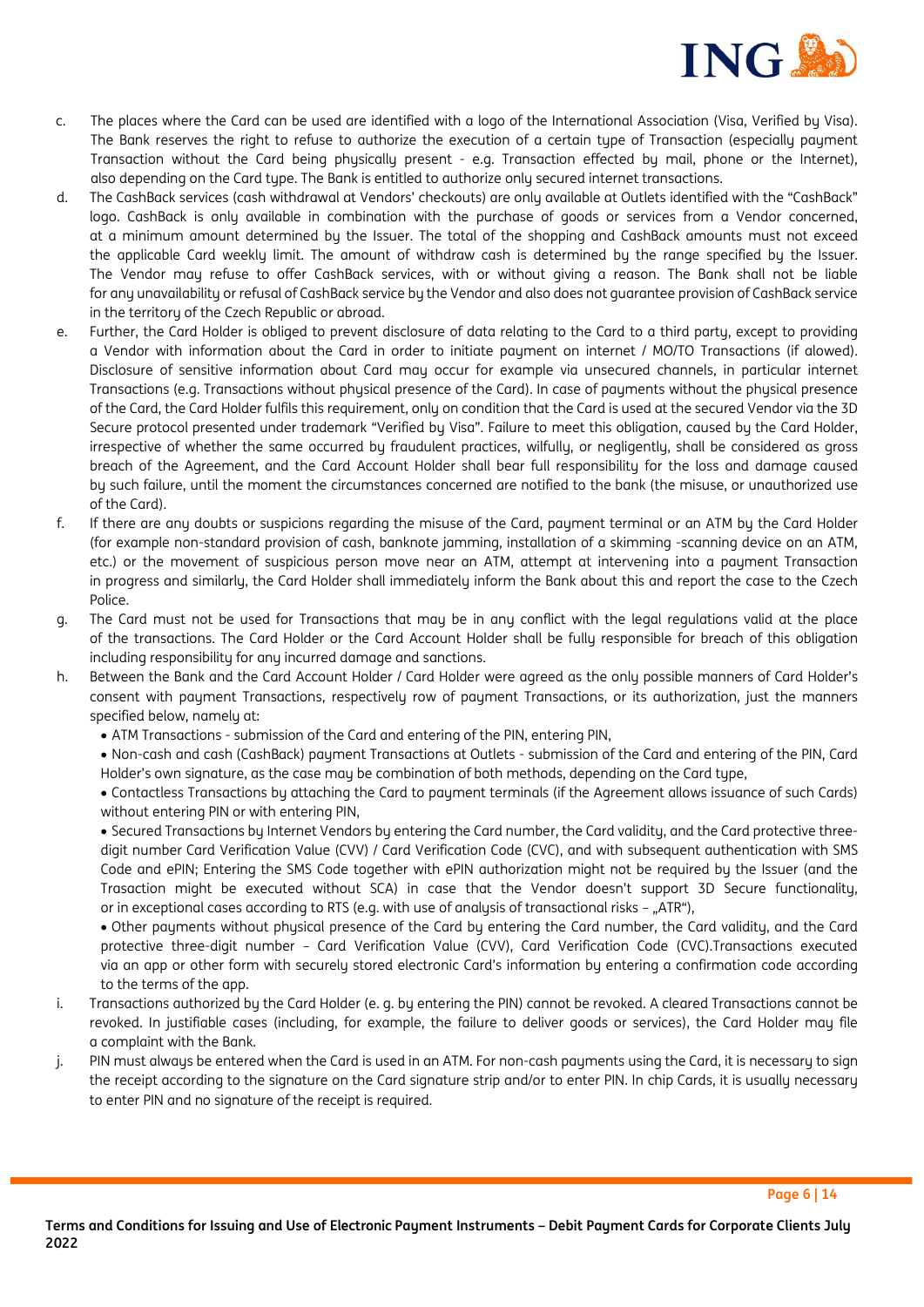

- k. If the Card is used in Outlets, the Outlets are entitled to have the Transactions authorized and rely on the consent of the Bank or an authorized third party before effecting the transactions. In order to protect the Card Holder, employees of the Outlets are authorized to ask the Card Holder to present a proof of identity. Employees of the Outlets are entitled to retain the Card on the basis of the result of the Card authorization. In such a case, they shall discard the Card before the Holder and provide the Holder with a confirmation of the Card retention and discarding.
- l. The Card Holder is only entitled to use the Card to effect Transactions up to the determined limit, within the balance available on the Card Account. The limit applies to both the maximum amount of withdrawal using the Card during the period concerned and the number of Transactions effected during such a period. A change in the Card limit requires prior written consent by the Card Account Holder. The Card Holder is obliged to monitor and check, on a continuous basis, the amounts of the Transactions effected with the use of a Card, and prevent the overdrafting of the balance available on the Card Account. Transactions are cleared with a time delay (see Article 9 (a) of the present Terms and Conditions). However, the Card Account Holder is responsible for all Transactions, irrespective of the amount of the limit, and shall compensate the Bank for any damage caused as a consequence of an unauthorized use of the Card or for any overdrafting of the available balance (unauthorized debit), in accordance with the relevant Card Account Agreement and the Application.
- m. The Bank may without prior notice annul the right to use the Card, or temporarily or permanently restrict its validity (for example in the event of breach of the contractual conditions, execution, insolvency petition, debit balance on the account or due to security of the payment instrument or suspicion of unathoriozed Transactions or fraudulent action, etc.). In order to ensure the Card Account Holder's security and protect the Card Account Holder in connection with the suspected misuse of the Card, the Bank may also temporarily or permanently restrict the Card validity. If the Card validity is permanently restricted, such a Card may be retained if there is an attempt at its use. The Bank shall sufficiently inform the Card Account Holder about such measures, in a suitable manner and without unreasonable delay.
- n. The Card Holder is obliged to protect the Card from mechanical damage and any external effects (for example magnetic field) that may cause the damaging of the magnetic strip or the chip on the payment Card.
- o. If the Card is retained by an ATM of another domestic bank, the Card Holder is obliged to contact immediately the respective bank, or the post office operating such ATM, and request the returning of the retained Card, or by means of a telephone number provided on some ATMs, to inform the operating bank about the fact that the Card has been retained. If this happens at an Issuer's ATM which is placed out of the premises of the Issuer, the Card Holder may ask for forwarding the retained Card to a selected branch of the Issuer by means of the telephone number stated on the ATM. In case the Card is retained by an ATM placed in the premises of the Issuer's branch, the Card Holder shall ask directly such branch for returning the retained Card. The Card cannot be returned to the Card Holder if more than 3 Business Days elapse following the retention thereof. The Card Holder is obliged to request immediately the restriction of the validity of the Card retained by an ATM.
- p. Cards must be returned to the Bank at its offices, upon the Bank's request. If a Card is not returned, the Bank may reduce the Card validity, at the Card Account Holder's cost. Upon the acceptance of a new automatically Renewed Card, the Card Holder is not obliged to return the original Card; however, the Card Holder shall discard such a Card by cutting it across the magnetic strip and the chip, and thus prevent any misuse of the Card.
- q. In the event of an overdraft of the financial resources available on the account, a debit interest rate will be applied to the unauthorized debit balance. If the amount of the unauthorized debit is not settled within 10 days following the date of the debit creation, the Bank shall be entitled to charge the amount concerned against another Card Account Holder's account which the Bank operates. In addition, the Bank is entitled to permanently reduce the validity of the payment Cards issued for the Card Account Holder's accounts, at the Card Account Holder's account, and claim the returning of such Cards to the Bank.
- r. Card Holder may save information about Card in his/her holding on Internet, through payment gate, in order to simplify future payments for goods/services, or for execution of row of payment Transactions.
- s. The Card Account Holder acknowledges and is obliged to inform Card Holder, that, if this person saved details of the Card in records of a vendor (in order to make sequence of payment transactions), these details might be automatically updated upon issuance of the Renewed Card or substitution of the Card; this update has no effect on validity of originally instructed payment order and of the authorization of sequence of payment transactions. The Card Account Holder also acknowledges and is obliged to inform Card Holder that manners of usage of saved information about Card rely on the agreement between the Card Holder and the vendor. Bank recommends to save information about Card only by reliable vendors and to pay due attention to conditions of its' usage, which should be made available by the vendor to the Card Holder upfront.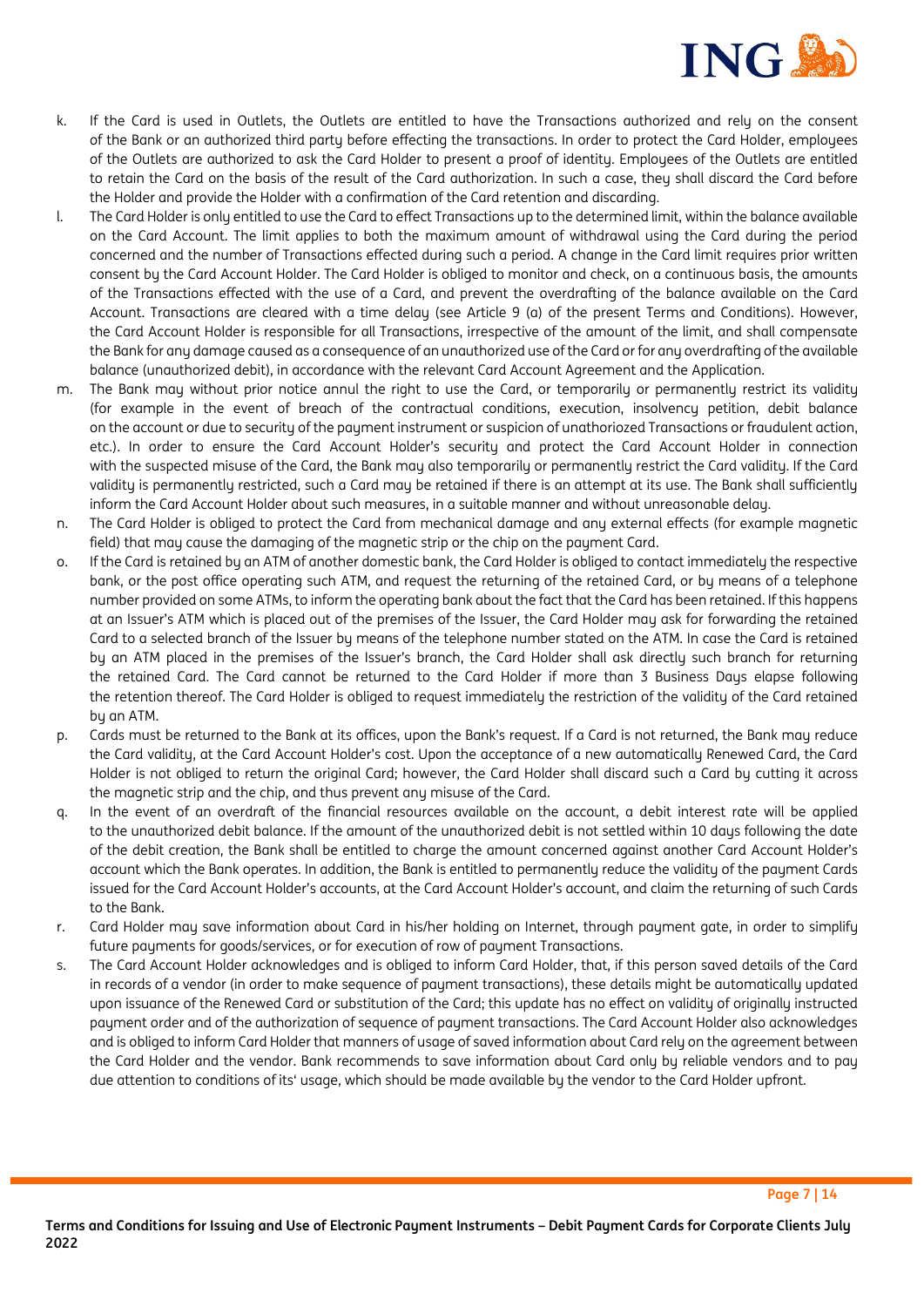

# **6. Blocking of Transaction Amount**

During the period from the approval of a request for the authorization of a card Transaction by the Bank and the clearing of the transaction, the Bank shall be entitled to block the relevant Transaction amount on the Card Account. The Bank does not check the justifiability of the instructions rendered with the use of a Card. At the time of the Transaction clearing, the Bank is unable to review the reason for the blocking concerned. If the background data for the clearing of the Transaction are not submitted during a time usual according to the conventions and the card associations' rules, the Bank shall be obliged to cancel the blocking, following the expiry of the period concerned. The Bank has the right to keep the blocking of financial resources on the relevant account for which payment cards are issued in effect, during a period between one and three months following the payment.

#### **7. Limits for Card Use**

The Card Account Holder may define weekly limits for Card Holders on the basis of an individual agreement with the Bank. The Holder shall state the proposed daily and weekly limits for the Card Holders in an application for the issue of Cards.

#### **8. Changes in Card Holder's Data**

- a. The Card Account Holder is obliged to inform the Bank about all changes regarding the data relating to the Card issued for the Holder's Card Account, and the Holders of such Cards, provided in connection with the issue of the Cards concerned (including, but not limited, changes in address and telephone numbers). In case of change of name, surname or personal identification number of the Card Holder, the Card Account Holder is obliged to inform the Bank about such changes and request change of the Card. The Card Account Holder is responsible for all damage incurred as a consequence of the failure to comply with this obligation.
- b. The Card Holder is entitled to ask the Bank in writing to change the data regarding a previously issued Card. Changes to the Card limit, insurance, additional services, and a request for a re-issuing of PIN require previous written consent by the Card Account Holder.

#### **9. Transaction Clearance, Statements and Complaints**

- a. The Card Account Holder is informed about the cleared Transactions in a Statement. Transactions are cleared separately, with the specification of an abbreviated payment Card number, place, date of the transaction, amount and currency; the Transaction executed with the use of the Card are cleared in accordance with the rules of the card associations, with a time delay following the Transaction date. The Issuer shall clear all Transactions by the end of the Business Day following the acceptance of the payment order, i.e. the receipt of a clearance message regarding the execution of the Transactions from the Transaction processor. If the time the payment order is received is outside the Issuer's operating hours, the payment order shall be eemed to have been received at the beginning of the Issuer's next operating hours. If there are any doubts regarding the executed payment, the Issuer shall be entitled to clear the payment within 45 calendar days following the receipt of the execution message. Within the meaning of Act on Banks, the Bank and the Issuer shall keep, for a sufficient period of time, internal records to enable Transaction to be traced and errors to be rectified. The Card Account Holder and the Card Holder shall regularly check the proper clearing of Card transaction, also to ensure the timely placing of complaints.
- b. The Card Account Holder has acknowledged the method of the clearing of the Transactions effected using the Cards, including Transaction effected abroad. Transaction are cleared on Business Days on the basis of data obtained from the relevant card association or data obtained from the Issuer's Outlets. As regards the clearing of Transactions effected using the Cards abroad, it is not possible to complain about the amounts based on the exchange rate difference between the Transaction execution date and the Transaction clearance date. As regards Card payments abroad, exchange rate differences may also occur on the basis of the payment conversion to the clearance currency and subsequently to the account currency. Transaction in CZK effected using a Card issued to a foreign exchange account are cleared on the basis of the Issuer's exchange rate (buying), provided that the Transaction currency is specified in the Issuer's table of exchange rates. For currency conversion shall apply exchange rate of the previous Business Day before the day it is cleared and placed on the ING account. If the Transaction currency is not included in the Issuer's list of foreign exchange rates, the Bank shall apply the conversion specified above with respect to the amount which the Holder obtains from the card association. The Card Holder or the Card Account Holder shall have access to the Issuer's history of exchange rates on www.csob.cz. If the Card Holder, resp. Card Account Holder, when effecting the Transaction abroad, selects the possibility of settlement in CZK, then the conversion is done directly by the Vendor by using its rate (rate and amount converted into CZK are listed on the receipt). Any exchange rate difference from the Issuers rate can not be complained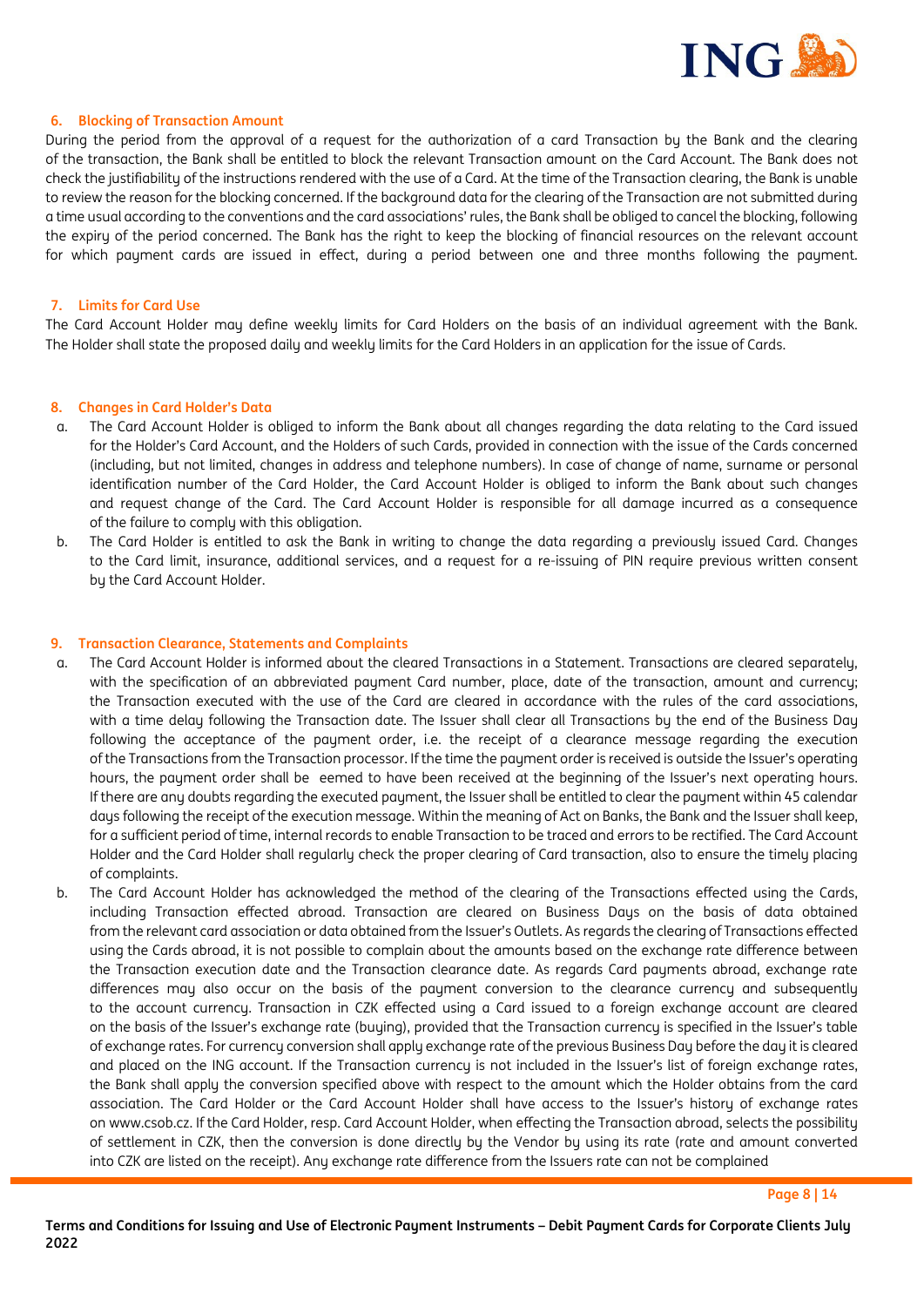

- c. If the Card Holder disagrees with the clearance of a Card transaction, the Card Holder may file a complaint. The Card Holder or the Card Account Holder shall file the complaint within 2 months after the date of clearing of such transaction. The Bank is not obliged to recognize complaints made after this deadline. Complaints must be made in the Bank's registered office, using a form provided for this purpose. The Card Account Holder or the Card Holder shall submit all available documentation relating to the Transaction concerned (especially copies of the receipts, a document proving the Transaction cancellation, or also copies of the bank account statement with the claimed Transaction highlighted). The Bank shall inform the Card Holder or the Card Account Holder about the settlement of the complaint within 30 days following the receipt of the complaint, or within 180 days in specifically complicated cases.
- d. The Bank is entitled to request the Card Holder or the Card Account Holder to submit additional documentation relating to the claimed transaction. If such documentation is not delivered to the Bank in a due manner and by the agreed deadline, the Bank shall be entitled to suspend the complaint proceedings, and to reject the whole case. The Card Holder or the Card Account Holder shall provide the necessary cooperation towards the due processing and settlement of the complaint procedure. The Card Account Holder or the Card Holder is obliged to immediately inform the Bank if the amount of the claimed Transaction is returned bu the Vendor.
- e. As regards the settlement of a Transaction complaint, theBank shall consider whether the Card Holder has complied with all conditions, i.e. especially the complaint reporting deadlines, duties arising from the Agreement and the Terms and Conditions (for example, serious breach of the protection of payment card security elements). If the Bank discovers during a complaint procedure that the complaint is unjustifiable, the complaint will be refused. The Bank will always inform the Card Holder or the Card Account Holder about the result of the complaint procedure.
- f. The Card Holder shall inform the Bank about allunauthorized Transaction without undue delay, within two months if there is a suspicion of misuse, or within 13 months in justifiable cases, after the date of clearing of such transaction. The information shall be submitted in the Bank's registered office, using a form provided for this purpose.
- g. If the Bank discovers, when considering an allegedly unauthorized transaction, that the Transaction was authorized, the Bank will refuse the complaint. If the Card Transaction was realized by using illegally obtained PIN, the Transaction shall be considered as unauthorized.
- h. The Card Account Owner bears the loss in case of unauthorized transaction, under the conditions stated in the Payment Services Act.
- i. The Bank shall calculate the loss (excess) of the CardAccount Holder from an unauthorized Transaction on the basis of an exchange rate announced by the Czech National Bank as of the relevant date.
- j. The Card Holder or the Card Account Holder may file acomplaint regarding an authorized Transaction within 8 weeks following the execution thereof; however, solely on condition that at the time of the authorization the exact amount had not been determined, or the amount exceeds the amount which the Card Holder may reasonably expect (this, for example, applies to car rentals, hotels, etc.). In other cases of authorized Transaction (e.g. an ATM does not deliver money, etc.), the complaint must be filed without undue delay, alwayswithin two months following the date on which the money is debited from the Card Account Holder's account.
- k. When filing a complaint regarding a controversial Transaction with a suspicion of a Card misuse (e.g. falsification, the Internet, ATM), the Card Holder shall always permamentnly block the Card, and subsequently provide the Bank with the Card concerned, with which the Transaction is associated; should the Card Holder fail to provide the Card, this fact shall be reflected during the complaint proceedings. However, this shall not apply if the loss or theft of the relevant Card is reported to the Bank.
- l. If it is obvious, with respect to the circumstances andcomplexity of the case, that the deadline for considering the complaint, agreed according to the generally acceptable rules of card associations, may be exceeded, the Bank shall return the amount of the Transaction to the Card Account Holder, minus the amount of the loss which shall be borne by the Card Account Holder by force of law; in such a case, the Bank shall be entitled to block the relevant amount until the due completion of the complaint proceedings. Following the completion of the complaint proceedings, the Bank shall release the amount concerned if the complaint is evaluated as justifiable, or shall debit the amount concerned if the complaint is evaluated as unjustified.
- m. Nor the Issuer nor the Bank is responsible for the defectsin goods or services paid by Card Holder via the Card. The Card Holder, resp. the Card Account Holder, can apply its claims and complaints to the relevant point of sale, where the buying took place. The Bank shall charge the Card Account Holder with a fee for unreasonable complaints in accordance with the Tariffs.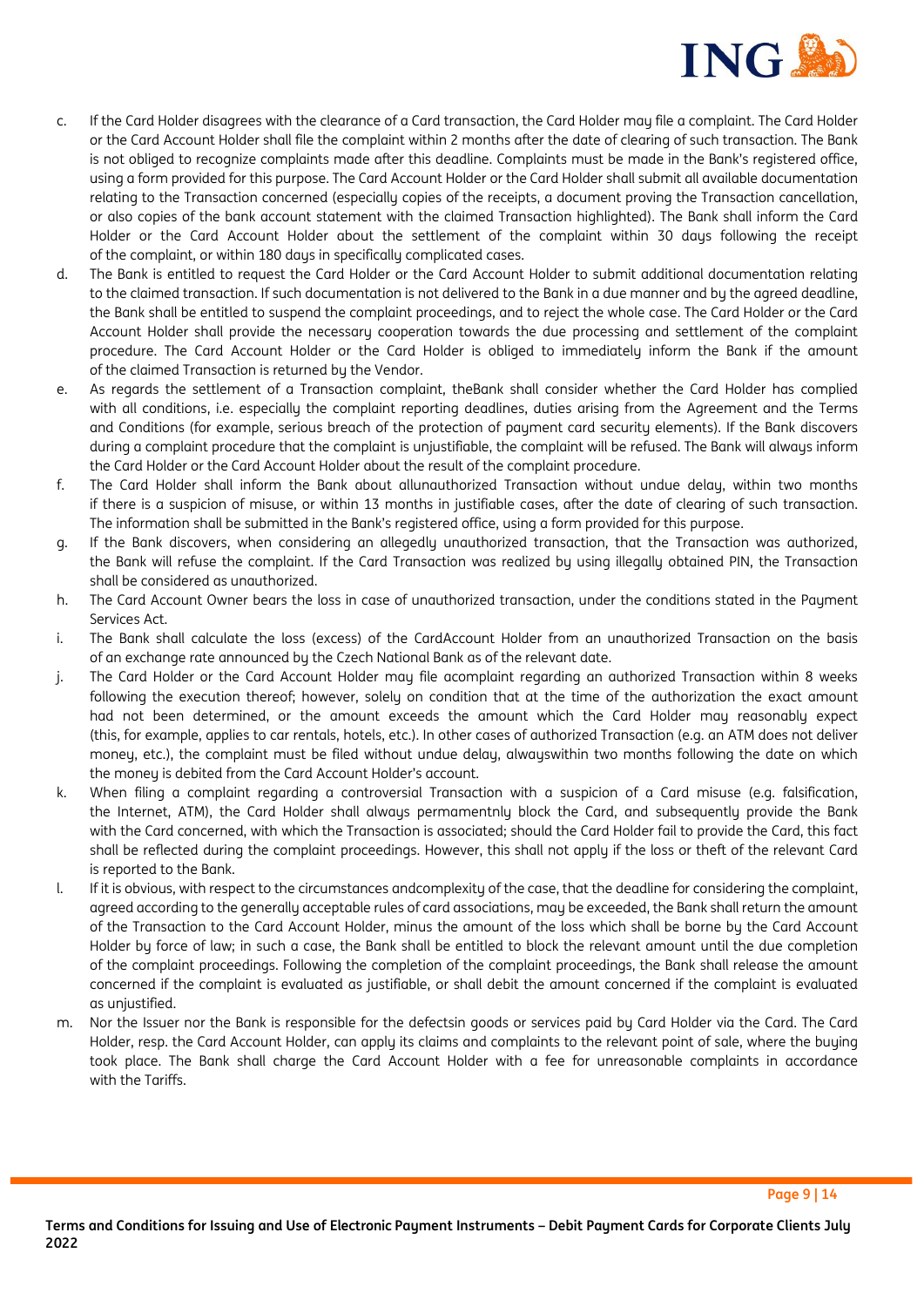

# **10. Loss / Theft / Misuse of Card**

- a. The Card Holder or the Card Account Holder shall inform the Bank about the loss, theft or misuse of a payment card immediately after discovering such circumstances. If the misuse of a Card is reported, the Card Holder shall immediately deliver such a Card to the Bank. The information (regarding the loss, theft or misuse of Card) is submitted by the Card Holder or the Card Account Holder via phone, whether on the Bank's number communicated to the Card Holder together with the delivery of the Card, or the Card Issuer's number **+420 495 800 111**. The loss or theft of a Card may also be reported by a third party (the "**Reporting Person**"). In case of suspicion that the Card was misused, the Card Holder, or the Card Account Holder, is obliged to inform about the matter also the appropriate Czech Police department.
- b. The Reporting Person (the Card Holder, resp. the Card Account Holder, finder, other person) shall inform the Bank or the Issuer about all circumstances of the Card loss or theft, and if the Reporting Person does not know the Card number, it is necessary to provide other data with which it is possible to identify the Card Holder and the Card (for example the account number, birth number, etc.). The Bank and the Issuer are entitled to record telephone call.
- c. The Bank and the Issuer may in accordance with the valid Act on Banks, share such information with the state attorney and the police or other authorities. Immediately following the notification of any of the circumstances specified above, the Bank shall permanently reduce the Card validity for security reasons. However, the Bank does not bear responsibility for any damage incurred by the Card Account Holder or the Card Holder as a consequence of the permanent reduction of the Card validity.
- d. The permanent reduction of the Card validity cannot be cancelled. If the Card Holder regains possession of the Card after the Card is reported as lost, stolen or misused or the PIN/ePIN as disclosed, the Card must be delivered to the Bank and discarded immediately by the authorized Bank employee.
- e. The responsibility of the Card Account Holder for the Transaction executed using a lost, stolen or misused Card shall terminate immediately upon the fact is reported by phone according to the above provisions of the present Terms and Conditions (i.e. on the Bank's or the Issuer's telephone number). The Bank shall not bear any responsibility for damage incurred during Card Transaction when a PIN/ePIN is used or where the Card Holder acts in a deceptive manner.
- f. If the Card Holder or the Card Account Holder regain possession of the Card after the Card is reported to the Bank or the Issuer as lost or stolen, the Card must not be used any further and must be returned to the Bank.
- g. As regards complaints, the calculation of the Card Account Holder's loss from unauthorized Transaction (excess) shall be based on date on which the Card loss/theft is reported.
- h. The Card Holder may ask the Bank to provide a written confirmation of the reported payment card loss/theft/misuse; such a request may be submitted within 18 months following the date of reporting according to Article 10 (a) of the present Terms and Conditions.

# **11. Reductionm of Card Validity upon Written Request of Card Holder, Card Account Holder for other Reasons than Loss, Theft, PIN/ePIN Disclosure or Suspected Card Misuse**

- a. The Card Holder or the Card Account Holder may ask the Bank in writing to temporarily or permanently reduce the Card validity. However, the Bank does not bear responsibility for any damage incurred by the Card Account Holder or the Card Holder as a consequence of the temporary or permanent reduction of the Card validity.
- b. The Card Holder (of a Card without a chip) may apply for a temporary reduction of the Card validity as a consequence of which it will not be possible to effect Transaction verified (authorized) by the Bank or the Issuer. If the reasons for the temporary reduction cease to exist, the Card Holder may submit a written request for the cancellation of the temporary reduction of the Card validity. It will be possible to use the Card again after two Business Days following the delivery of the request for the cancellation of the temporary reduction of the Card validity to the Bank, provided that such a request is delivered to the Bank via fax by 4.30pm of the given Business Day. If the request delivered later or on other than Business Days, it will be possible to use the Card again after the following three Business Days. The Bank shall charge a fee for the temporary reduction of the Card validity, according to the Tariffs.
- c. The Card Holder or the Card Account Holder may ask the Bank in writing to permanently reduce the Card validity (including chip Cards); such a reduction cannot be later revoked.
- d. The Bank assumes responsibility for any damage caused by the misuse of the Card the validity of which has been temporarily or permanently reduced on the basis of a written request of the Card Holder or the Card Account Holder at 24.00am of the Business Day following the day on which the request for the reduction of the Card validity is submitted at the Bank counter, provided that the form of the application for the reduction of the Card validity must be delivered before 4.30pm of the Business Day concerned. If the form of the application for the reduction of the Card validity is delivered to the Bank or the Issuer later than at 4.30pm of the Business Day concerned or on other than Business Days, the Bank shall assume responsibility at 24.00am of the Business Day following the day on which the form of the application was submitted.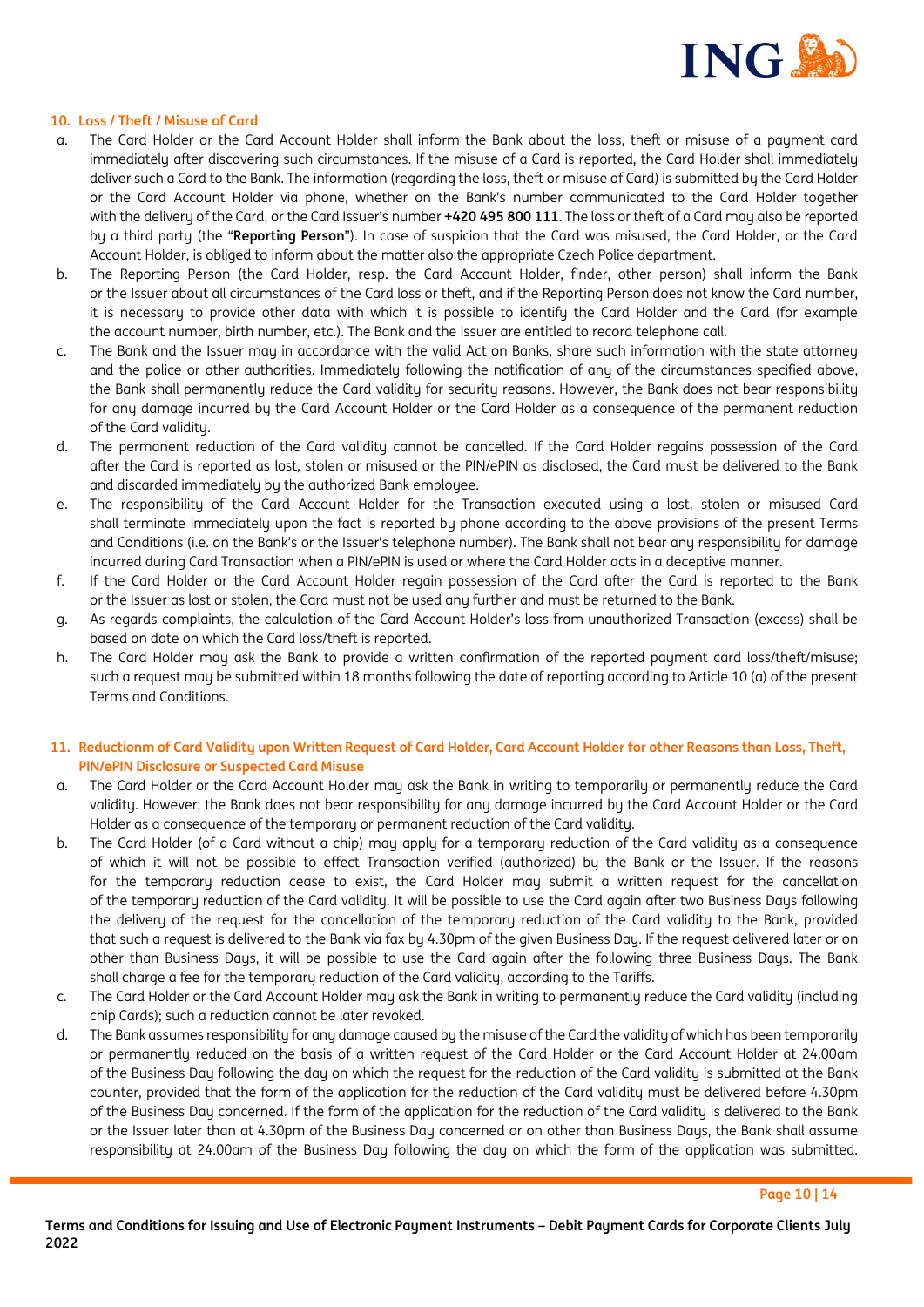

The temporary reduction of the Card validity only applies to authorised transaction, and only for such Transaction the Bank assumes responsibility within the meaning of the foregoing.

e. The temporary restriction of the Card validity may only be cancelled by the person who has applied for the temporary restriction of the validity, based on a written application sent to the Bank, as well as by the Card Account Holder or the person authorized to act on behalf of the Card Account Holder.

# **12. Bank's Authority to Restrict Validity of Payment Card on Own Initiative**

a. The Bank is entitled to restrict the Card validity, or the possibility to carry out Transaction without physical presence of the Card, whether temporarily or permanently, for the following reasons:

• Card security, especially if there is a suspicion of unauthorized or deceptive use (if the Bank or the Issuer obtain information about the potential risk involving the Card concerned from a card association or another bank, or a similar reliable source),

• Significant increase in the risk of the inability to repay loan by the Card Account Holder – Card Holder, if such loans are available by means of the Card.

If the Card validitu is permanently restricted, such a Card may be retained if there is an attempt at its use. The Bank shall sufficiently inform the Card Holder about such measures, in a suitable manner and without unreasonable delay, using the phone number which the Card Account Holder notifies to the Bank upon the signing of the Agreement.

- b. Prior to the restriction of the Card validity or immediately after that, if this is not possible, the Bank shall inform the Card Holder about the restriction of the Card validity and the reason thereof. This obligation shall not apply if providing such information may frustrate the purpose of the Card validity restriction or if this is in conflict with any other legal regulations or internal Bank regulations. The Bank does not bear responsibility for any damage incurred by the Card Account Holder or the Card Holder as a consequence of the temporary or permanent restriction of the Card validity or as a consequence of the cancellation of the right to use the Card.
- c. As soon as the reasons for restricting the Card validity cease to exist, the Bank undertakes to immediately cancel the Card restriction or issue a "new" Card for the Card Holder to replace such a Card, with a new number and PIN, for a charge stated in the Agreement.

#### **13. Emergency help - Abroad**

- a. If the Card is lost or stolen abroad, the Holder may ask the VISA associatio to issue an emergency Card or provide emergency cash to cover the necessary expenses. All necessary information and contacts are, for such cases, available on internet pages of the VISA association.
- b. The VISA association is entitled to refuse to provide such emergency services.
- c. The Bank shall charge a fee for issuing an emergency Card or providing emergency cash, according to the Tariffs.

#### **14. Understanding the Terms and Conditions**

The Card Account Holder shall be obliged to make himself/herself familiar with the present Terms and Conditions, and shall abide by the provisions thereof. The Card Account Holder shall bear full responsibility at all times for the breach of the present Terms and Conditions by the authorized Card Holders to whom Cards have been provided by the Bank on the basis of the Card Account Holder's request. The Card Account Holder is also obliged to ensure that the Card Holder becomes duly familiarized with the present Terms and Conditions prior to the acceptance of the Card. The Payment Card Customer Service shall provide copies of the present Terms and Conditions upon request. Furthermore, the Card Account Holder shall inform Card Holders about all amendments to the Terms and Conditions, without any unreasonable delay after the Card Account Holder learns or should have learnt about such amendments.

# **15. Monitoring of Card Transaction**

The Bank shall record and archive information about all instructions and Transactions carried out with the use of the Card, during a period required by the applicable legal regulations. If the Bank identifies any instructions or Transactions with unusual amounts or frequencies, or unusual in view of the long-term tendencies of the Card Holder's use of the Card, the character of which may lead to a suspicion of the Card being misused to the detriment of the Card Holder or the Card Account Holder, the Bank shall be entitled to block the Card concerned (Card Blocking). The Bank re-activates the Card after having investigated the circumstances of the case or upon request of the Card Account Holder.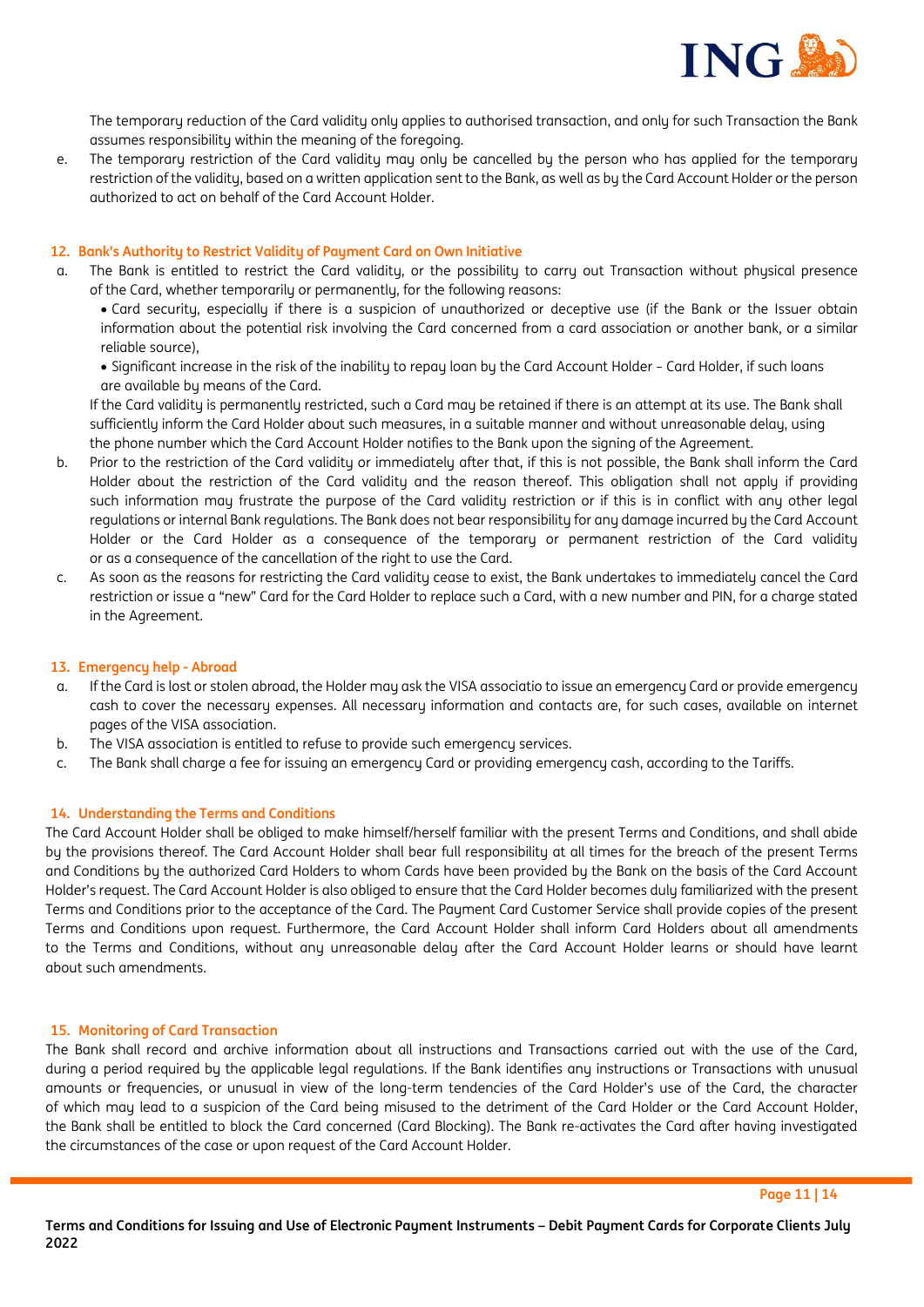

# **16. Termination of Entitlement to Use the Card**

The entitlement to use the Card shall terminate as follows:

- a. by termination notice served by the Card Account Holder; provided that termination also occurs when the Card Account Agreement to which the Card was issued is withdrawn from. The Card Account Holder is obliged to return all Cards to the Bank which cease to be valid upon the termination of the Card Account Agreement. In exceptional cases the Bank may not require that the Card be returned;
- b. by termination notice served by the Bank;
- c. by termination of the Card Account Agreement to which the Card was issued, in another manner in accordance with the applicable legal regulations:
- d. by the expiry of the Card validity, unless a Renewed Card is issued upon the Card Account Holder's request or pursuant to the Bank's decision;
- e. upon the Card Holder's death or after the Card Holder is declared dead. As of the date on which the Card Holder's death is duly confirmed to the Bank or on which the Card Holder is declared dead, the Bank shall cancel all issued and valid Cards held by such Card Holder. If the Cards are not returned to the Bank by then, the Bank shall be entitled to block such Cards or include them on the Stoplist.

#### **17. Card Returning**

- a. Upon the expiry of the right to use the Card, the Card Account Holder or the Card Holder shall immediately return the Card to the Bank; the Bank shall discard theCard as soon as possible by vertically cutting it twice across the magnetic strip and the signature strip. In case the Bank cannot of reasons on the part of the Card Holder, or the Card Account Holder obtain the Card from its Card Holder/Card Account Holder, the Bank shall ask the Issuer to restrict permanently the validity of the Card. Thereafter, the Bank is entitled to charge a fee to the Card Account Holder in accordance with the Tariffs.
- b. If the Card Account Holder or the Card Holder retains the Card after the termination of the right to use it, the Card Account Holder or the Card Holder shall bear full responsibility for all Transactions associated with the potential misuse thereof and the damage thus incurred by the Bank or any third parties in connection herewith. The Card Account Holder or the Card Holder shall immediately compensate the Bank for all damage incurred in this context.

#### **18. Tariffs**

- a. The Tariffs contains all types of fees associated with the Card Account and Cards issued to such a Card Account (especially the issue and use of the Card, Card Account statements, Card Account operation, and one- off fees for supplementary services, such as Blocking or Stoplisting, cancellation of Temporary Blocking, Card cancellation, change in limit, confirmation, complaint or re-sending of statements, PIN code or issuing of a new Card); the Tariffs is available upon request submitted to the Bank's central office.
- b. The Card Account does not bear any interest. For unauthorized debit balances the Card Account Holder will be charged a fixed debit interest of 11% p. a.

#### **19. Protection of Confidential Information**

- a. The Card Account Holder or the Card Holder take into consideration, that during any communication with the Bank, when the Confidential Information are communicated, the Bank is obliged to carry out identity check in accordance with the valid legal regulations, especially in accordance with the Act on Banks and the Act against legitimization of proceeds of crime. The Bank treats Confidential Information in accordance with the valid legal regulations binding for the Bank.
- b. The Bank shall maintain the confidential nature of Confidential Information, even after the termination of the contractual relationship between the Bank and the Card Account Holder or the Card Holder.
- c. The Bank is only authorized to share Confidential Information with third parties in cases, to an extent and under conditions specified in the applicable legal regulations, agreed in the present Terms and Conditions and other agreements or arrangements between the Bank and the Card Account Holder or the Card Holder, and specified in a written consent granted to the Bank by the Card Account Holder or the Card Holder for this purpose.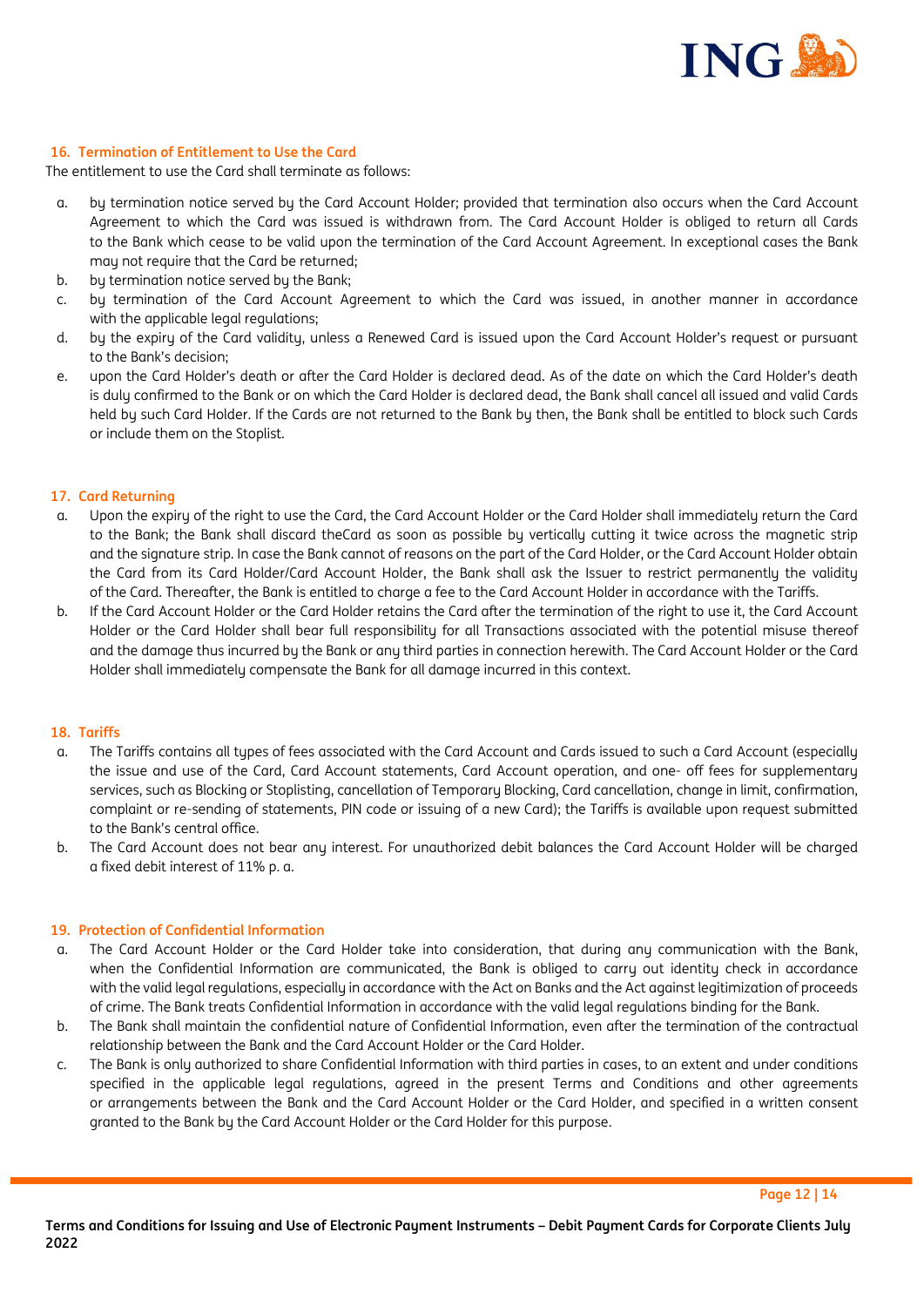

d. The Card Account Holder or the Card Holder agree that the Bank shall be entitled to share all Confidential Information with third parties (whether in or outside the Czech Republic), i.e. with any:

• members of the ING Group (financial group) or their authorized representatives, legal, tax or other consultants (the definition of the ING Group is provided in the Wholesale Banking Conditions of the Bank which have been Published),

• entity with which the Bank has initiated negotiations in connection with the provision of the Bank's products for the Card Account Holder or the Card Holder, and

• entity with which the Bank has initiated negotiations or from which the Bank has ordered the fulfilment of its contractual or statutory obligations, including the execution of the rights from the contractual relationships between the Bank and the Card Account Holder or the Card Holder, if the confidential nature thereof is preserved, especially with the Card Issuer.

- e. The Card Account Holder agrees, and shall ensure that each Card Holder agree, that third parties with which the Bank shares Confidential Information pursuant to the provisions of paragraph (d) of this Article further process such Confidential Information to the delegated extent, for purposes arising from the nature of such third parties' operations, during the period required by the internal regulations of such third parties. The Card Account Holder agrees, and shall ensure that each Card Holder agree, that they may be offered banking products and/or other financial Transaction or services by the Bank or third parties.
- f. The Card Account Holder agrees and shall ensure that each Card Holder agree, that the Bank verifies the data it obtains about the Card Account Holder or the Card Holder, especially with courts, state administration bodies, other banks with which the Card Account Holder or the Card Holder have signed an agreement, or the employer of the Card Holder, provided that the confidential nature of the Confidential Information must be maintained.
- g. The Card Account Holder declares that he has been duly and timely informed and that each Card Holder has been duly and timely informed about the fact that the Bank collects, processes and verifies data about them, and that such data may be shared with third parties specified in paragraph (d) of this Article of the present Terms and Conditions.

# **20. Personal Data Protection**

The Card Account Holder provides the Bank with the personal data of the persons authorized to act on behalf of the Card Account Holder, together with the personal data of the Card Holders or other persons. The Bank therefore understands that the Card Account Holder has an express consent from these individuals with their personal data being shared with the Bank, as well as with the Bank's collection and processing of the personal data (within the meaning of Act 101/2000 Coll., on personal data protection, as amended), i.e.:

- a. to an extent in which such personal data form part of the Confidential Information,
- b. for purposes associated with the provision of banking products by the Bank to the Card Account Holder or the Card Holder, as well as for other purposes, especially in connection with the Issuer's issuing of Cards, and the operative management, strategic planning or the internal audits of the Bank. For these processing purposes, the Bank shall anonymise the personal data, where this is possible and if it does not prevent the achievement of the Bank's objectives,
- c. during a period from the provision of such personal data to a three-year anniversary of the end of the last contractual relationship between the Bank and the Card Account Holder or the Card Holder.

# **21. Obligatory Identification and Control**

a. The Card Account Holder or the Card Holder take into consideration, that the Bank is obliged to carry out identity check and subsequent customer due diligence of the Card Account Holder or the Card Holder in accordance with Sec. 7 et seq of the Act against legitimization of proceeds of crime. The Bank is entitled at any time during the contractual relationship with the Card Account Holder or the Card Holder to require completion of their identification data. The Card Account Holder or the Card Holder is obliged to provide the necessary cooperation in connection with this identification or customer due diligence, especially to provide to the Bank the data required by the Bank, inform the Bank about changes of that data or to upon the Bank's request provide completion of that data. The Bank is entitled to temporarily or permanently restrict the Card validity or the possibility to carry out specific or all Transactions, in case that the Card Account Holder or the Card Holder refuses to provide to the Bank the data necessary for the identification or costumer due diligence or does not provide sufficient cooperation till the Card Account Holder or the Card Holder provides these data to the Bank or provides the necessary cooperation. The Bank is entitled to make photocopies of all documents provided by the Card Account Holder or Card Holder in accordance with relevant legal regulations.